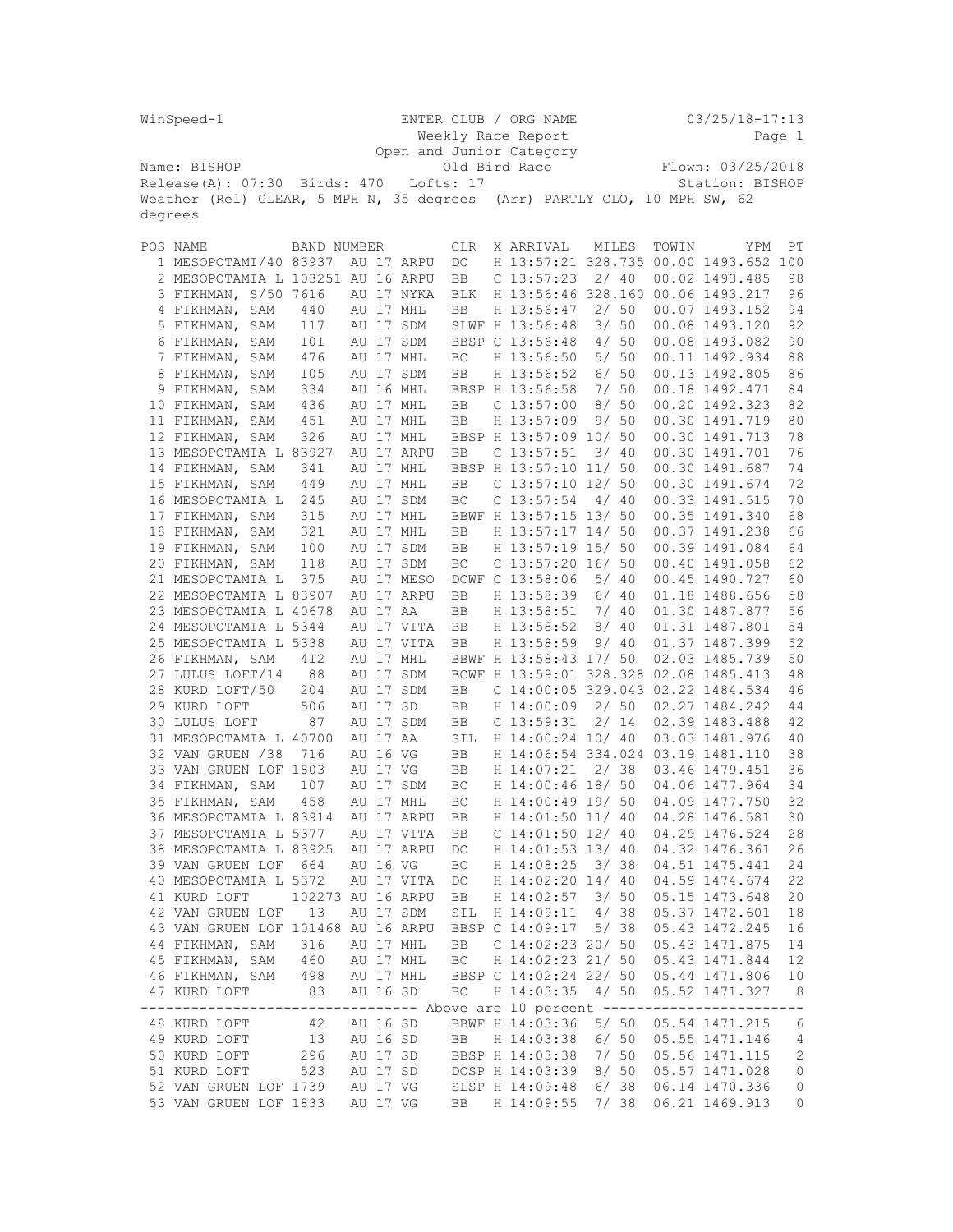| 54 TRIPLE CRO/19 1398<br>55 MILESTONE / 43<br>56 SKY CHARGE/44<br>57 VAN GRUEN LOF 1801<br>58 VAN GRUEN LOF 1823 | 168<br>72   | AU 17 SD<br>AU 17 VG<br>AU 17 VG | CU 17 MTN<br>AU 17 COR | BB<br>ВC<br>BC<br>BB | H 14:08:22 332.577 06.29 1469.297<br>C 14:05:38 330.245 06.31 1469.038<br>BBSP C 14:10:59 334.473 06.52 1468.019<br>H 14:10:27 8/38<br>H 14:10:36 | 9/38  |      |       | 06.53 1467.950<br>07.01 1467.443     | 0<br>0<br>0<br>0<br>0 |
|------------------------------------------------------------------------------------------------------------------|-------------|----------------------------------|------------------------|----------------------|---------------------------------------------------------------------------------------------------------------------------------------------------|-------|------|-------|--------------------------------------|-----------------------|
| 59 SKY CHARGERS<br>WinSpeed-1                                                                                    | 74          |                                  | AU 17 COR              |                      | BBSP C 14:11:12 2/ 44<br>ENTER CLUB / ORG NAME                                                                                                    |       |      |       | 07.05 1467.250<br>$03/25/18 - 17:13$ | 0                     |
|                                                                                                                  |             |                                  |                        |                      | Weekly Race Report                                                                                                                                |       |      |       |                                      | Page 2                |
| Name: BISHOP                                                                                                     |             |                                  |                        |                      | Open and Junior Category<br>Old Bird Race                                                                                                         |       |      |       | Flown: 03/25/2018                    |                       |
| POS NAME                                                                                                         | BAND NUMBER |                                  |                        | <b>CLR</b>           | X ARRIVAL                                                                                                                                         | MILES |      | TOWIN | YPM                                  | РT                    |
| 60 VAN GRUEN LOF                                                                                                 | 24          |                                  | AU 17 SDM              | ВC                   | H 14:10:39 10/ 38                                                                                                                                 |       |      |       | 07.05 1467.235                       | 0                     |
| 61 VAN GRUEN LOF                                                                                                 | 23          |                                  | AU 17 SDM              |                      | BCWF H 14:10:40 11/ 38                                                                                                                            |       |      |       | 07.06 1467.174                       | 0                     |
| 62 VAN GRUEN LOF 1788<br>63 SKY CHARGERS                                                                         | 505         | AU 17 VG                         | AU 16 COR              | WHT<br>BB            | H 14:10:47 12/ 38<br>H 14:11:20                                                                                                                   |       | 3/44 |       | 07.12 1466.765<br>07.13 1466.738     | 0<br>0                |
| 64 VAN GRUEN LOF 2492                                                                                            |             | AU 17 LB                         |                        |                      | BBSP H 14:10:50 13/ 38                                                                                                                            |       |      |       | 07.16 1466.546                       | 0                     |
| 65 VAN GRUEN LOF 1839                                                                                            |             | AU 17 VG                         |                        | SIL                  | H 14:10:51 14/ 38                                                                                                                                 |       |      |       | 07.16 1466.521                       | 0                     |
| 66 FIKHMAN, SAM                                                                                                  | 428         |                                  | AU 17 MHL              | ВC                   | H 14:03:49 23/ 50                                                                                                                                 |       |      |       | 07.09 1466.512                       | 0                     |
| 67 FIKHMAN, SAM                                                                                                  | 132         | AU 15 SD                         |                        | BB                   | H 14:03:50 24/ 50                                                                                                                                 |       |      |       | 07.10 1466.425                       | 0                     |
| 68 FIKHMAN, SAM                                                                                                  | 365         |                                  | AU 16 MHL              | BB                   | $C$ 14:03:50 25/ 50                                                                                                                               |       |      |       | 07.10 1466.425                       | 0                     |
| 69 FIKHMAN, SAM                                                                                                  | 304         |                                  | AU 17 MHL              |                      | BBSP H 14:03:51 26/ 50                                                                                                                            |       |      |       | 07.11 1466.394                       | 0                     |
| 70 FIKHMAN, SAM                                                                                                  | 298         |                                  | AU 16 MHL              | SIL                  | H 14:03:52 27/ 50                                                                                                                                 |       |      |       | 07.13 1466.276                       | 0                     |
| 71 FIKHMAN, SAM                                                                                                  | 387         |                                  | AU 16 MHL              | ВC                   | H 14:04:03 28/ 50                                                                                                                                 |       |      |       | 07.23 1465.637                       | 0                     |
| 72 LULUS LOFT                                                                                                    | 289         |                                  | AU 17 SDM              | ВC                   | $C$ 14:04:26                                                                                                                                      |       | 3/14 |       | 07.33 1465.027                       | 0                     |
| 73 MESOPOTAMIA L 83924                                                                                           |             |                                  | AU 17 ARPU             | ВC                   | H 14:04:55 15/ 40                                                                                                                                 |       |      |       | 07.34 1465.009                       | 0                     |
| 74 FIKHMAN, SAM<br>75 FIKHMAN, SAM                                                                               | 390<br>223  | AU 17 SD                         | AU 16 MHL              | BB                   | H 14:04:19 29/ 50<br>H 14:04:28 30/ 50                                                                                                            |       |      |       | 07.39 1464.621<br>07.48 1464.071     | 0                     |
| 76 FIKHMAN, SAM                                                                                                  | 454         |                                  | AU 17 MHL              | ВC<br>BB             | H 14:04:31 31/ 50                                                                                                                                 |       |      |       | 07.51 1463.891                       | 0<br>0                |
| 77 GARVER, MI/15 1015                                                                                            |             | AU 16 SD                         |                        | ВC                   | H 14:02:17 326.265 07.51 1463.740                                                                                                                 |       |      |       |                                      | 0                     |
| 78 SJ LOFT/31                                                                                                    | 135         |                                  | AU 17 COR              | BB                   | H 14:00:18 324.558 07.52 1463.539                                                                                                                 |       |      |       |                                      | 0                     |
| 79 LULUS LOFT                                                                                                    | 654         | AU 17 SD                         |                        | BB                   | $C$ 14:04:53                                                                                                                                      |       | 4/14 |       | 08.00 1463.345                       | 0                     |
| 80 TRIPLE CROWN                                                                                                  | 43          |                                  | AU 17 SDM              |                      | BBPD H 14:10:05                                                                                                                                   |       | 2/19 |       | 08.12 1463.005                       | 0                     |
| 81 MILESTONE LOF                                                                                                 | 187         |                                  | AU 17 SDM              | BB                   | $C$ 14:07:31                                                                                                                                      |       | 2/43 |       | 08.24 1462.066                       | 0                     |
| 82 VAN GRUEN LOF                                                                                                 | 742         | AU 16 VG                         |                        | SIL                  | H 14:12:41 15/ 38                                                                                                                                 |       |      |       | 09.06 1459.851                       | 0                     |
| 83 VAN GRUEN LOF                                                                                                 | 27          |                                  | AU 17 SDM              |                      | SLSP H 14:12:45 16/ 38                                                                                                                            |       |      |       | 09.11 1459.579                       | 0                     |
| 84 VAN GRUEN LOF 1828                                                                                            |             | AU 17 VG                         |                        | BB                   | H 14:12:45 17/ 38                                                                                                                                 |       |      |       | 09.11 1459.579                       | 0                     |
| 85 KURD LOFT                                                                                                     | 441         | AU 17                            | SD                     |                      | BBWF H 14:06:46                                                                                                                                   |       | 9/50 |       | 09.04 1459.498                       | 0                     |
| 86 VAN GRUEN LOF                                                                                                 | 288         | AU 17 SD                         |                        |                      | BBWF H 14:12:49 18/ 38                                                                                                                            |       |      |       | 09.15 1459.326                       | 0                     |
| 87 KURD LOFT<br>88 LULUS LOFT                                                                                    | 424<br>77   | AU 17 SD                         | AU 17 SDM              | BB                   | DCWF C 14:06:59 10/ 50<br>H 14:06:10                                                                                                              | 5/14  |      |       | 09.17 1458.708<br>09.17 1458.611     | 0<br>0                |
| 89 MILESTONE LOF                                                                                                 | 187         | AU 17 SD                         |                        | ВC                   | $C$ 14:08:37                                                                                                                                      |       | 3/43 |       | 09.30 1458.043                       | 0                     |
| 90 MESOPOTAMIA L                                                                                                 | 276         |                                  | AU 16 MESO             | BB                   | $C$ 14:06:50 16/40                                                                                                                                |       |      |       | 09.29 1457.958                       | 0                     |
| 91 KURD LOFT                                                                                                     | 876         | AU 15 SD                         |                        | <b>BB</b>            | H 14:07:12 11/ 50                                                                                                                                 |       |      |       | 09.30 1457.887                       | 0                     |
| 92 MESOPOTAMIA L                                                                                                 | 247         |                                  | AU 17 SDM              | DC                   | H 14:06:55 17/ 40                                                                                                                                 |       |      |       | 09.34 1457.627                       | 0                     |
| 93 SKY CHARGERS                                                                                                  | 26          |                                  | AU 17 COR              | ВB                   | C <sub>14:14:17</sub>                                                                                                                             | 4/44  |      |       | 10.10 1456.084                       | 0                     |
| 94 SKY CHARGERS                                                                                                  | 25777       |                                  | AU 15 JEDD             |                      | MLSP H 14:14:19 5/ 44                                                                                                                             |       |      |       | 10.12 1455.952                       | 0                     |
| -------<br>-----                                                                                                 |             |                                  |                        |                      | ----------- Above are 20 percent -----                                                                                                            |       |      |       | -------                              | $ -$                  |
| 95 SKY CHARGERS                                                                                                  | 483         |                                  | AU 15 COR              | ВC                   | $C$ 14:14:19                                                                                                                                      |       | 6/44 |       | 10.12 1455.922                       | 0                     |
| 96 TRIPLE CROWN 5789                                                                                             |             | AU 16 AA                         |                        | ВC                   | H 14:12:06                                                                                                                                        |       | 3/19 |       | 10.13 1455.667                       | 0                     |
| 97 MESOPOTAMIA L<br>98 KURD LOFT                                                                                 | 394<br>533  |                                  | AU 17 MESO             | ВC                   | C 14:07:34 18/ 40<br>H 14:08:01 12/ 50                                                                                                            |       |      |       | 10.12 1455.287<br>10.19 1454.915     | 0<br>$\mathbb O$      |
| 99 KURD LOFT                                                                                                     | 944         | AU 17 SD<br>AU 17 SD             |                        | BB<br>ВB             | H 14:08:02 13/ 50                                                                                                                                 |       |      |       | 10.20 1454.854                       | 0                     |
| 100 MESOPOTAMIA L 36501                                                                                          |             | AU 15 AA                         |                        | ВC                   | $C$ 14:07:42 19/40                                                                                                                                |       |      |       | 10.20 1454.793                       | $\mathbb O$           |
| 101 LULUS LOFT                                                                                                   | 69          |                                  | AU 17 SDM              | BB                   | H 14:07:13                                                                                                                                        |       | 6/14 |       | 10.20 1454.737                       | 0                     |
| 102 MESOPOTAMIA L                                                                                                | 404         |                                  | AU 17 MESO             | ВC                   | H 14:07:44 20/ 40                                                                                                                                 |       |      |       | 10.22 1454.671                       | 0                     |
| 103 VAN GRUEN LOF 1786                                                                                           |             | AU 17 VG                         |                        |                      | BBWF H 14:14:13 19/ 38                                                                                                                            |       |      |       | 10.38 1454.313                       | $\mathsf{O}\xspace$   |
| 104 MILESTONE LOF                                                                                                | 180         |                                  | AU 17 SDM              | BB                   | H 14:09:44                                                                                                                                        |       | 4/43 |       | 10.37 1453.934                       | $\mathbb O$           |
| 105 TRIPLE CROWN                                                                                                 | 2451        |                                  | AU 17 MISS             |                      | DCSP H 14:12:49                                                                                                                                   |       | 4/19 |       | 10.56 1453.071                       | 0                     |
| 106 TRIPLE CROWN                                                                                                 | 42          |                                  | AU 17 SDM              |                      | BBSP H 14:12:53                                                                                                                                   | 5/19  |      |       | 11.00 1452.843                       | $\mathbb O$           |
| 107 KURD LOFT                                                                                                    | 210         |                                  | AU 17 SDM              | BB                   | H 14:08:38 14/ 50                                                                                                                                 |       |      |       | 10.56 1452.640                       | 0                     |
| 108 KURD LOFT                                                                                                    | 59          | AU 16 SD                         |                        | BB                   | H 14:08:43 15/ 50                                                                                                                                 |       |      |       | 11.01 1452.336                       | 0                     |
| 109 MILESTONE LOF                                                                                                | 176         | AU 16 GF                         |                        | BB                   | H 14:10:17                                                                                                                                        | 5/ 43 |      |       | 11.10 1451.937                       | 0                     |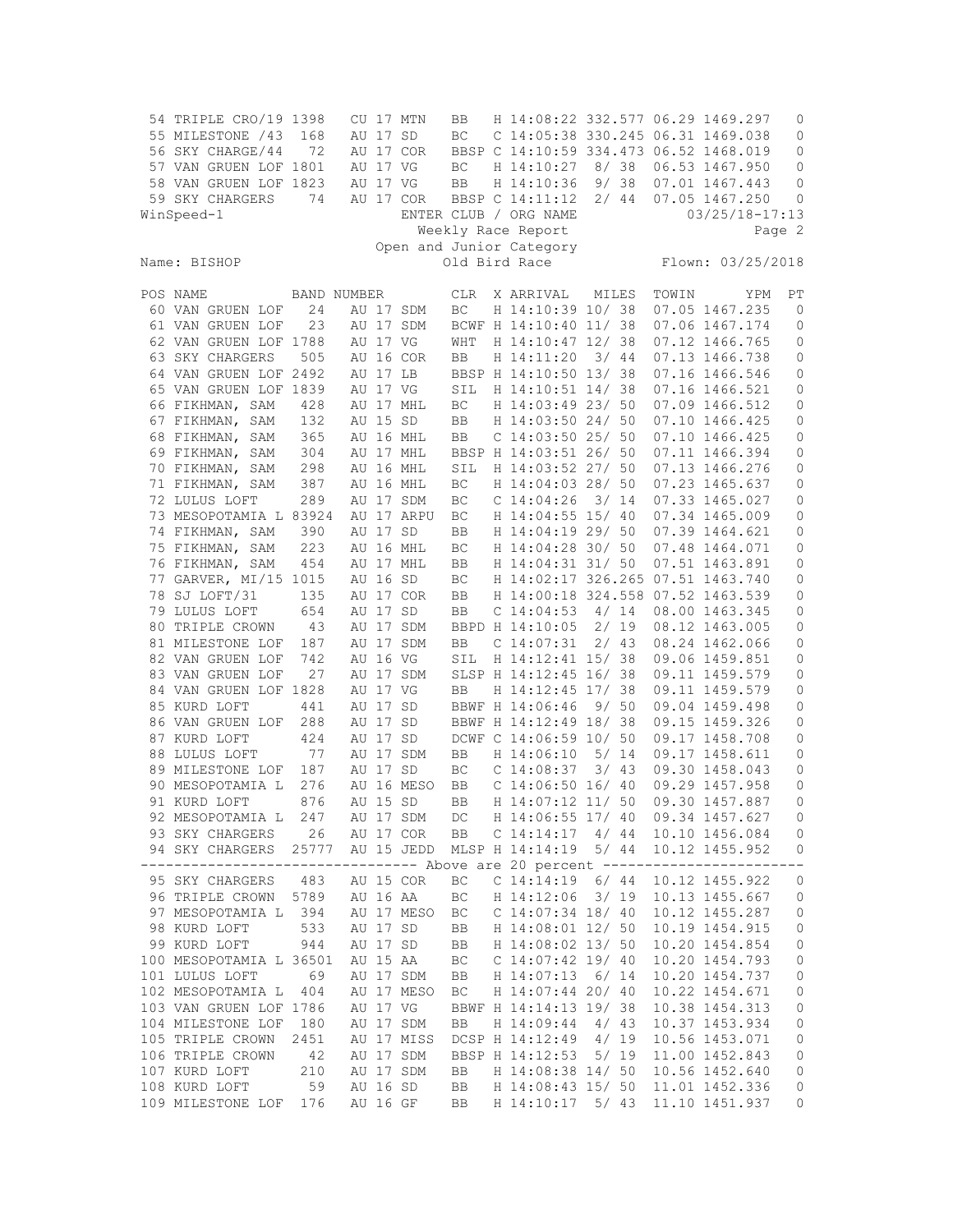110 KURD LOFT 273 AU 16 SDM BBPD H 14:08:52 16/ 50 11.10 1451.790 0 111 KURD LOFT 440 AU 17 SD BBWF H 14:08:53 17/ 50 11.11 1451.760 0 790 AU 15 SD BBSP H 14:08:55 18/ 50 11.13 1451.608 0 113 SKY CHARGERS 38246 AU 16 JEDD DC C 14:15:37 7/ 44 11.30 1451.304 0 114 KURD LOFT 50 AU 17 SDM DCSP H 14:09:02 19/ 50 11.20 1451.184 0 115 RED STAR L/26 1651 AU 17 SD BC H 14:07:43 327.924 11.19 1451.141 0<br>116 MILESTONE LOF 169 AU 17 SD GRIZ H 14:10:31 6/43 11.24 1451.139 0 116 MILESTONE LOF 169 AU 17 SD GRIZ H 14:10:31 6/ 43 11.24 1451.139 0 117 FIKHMAN, SAM 466 AU 17 MHL BC C 14:08:24 32/ 50 11.44 1449.617 0 118 TRIPLE CROWN 7049 AU 17 PNWC BB H 14:13:51 6/ 19 11.58 1449.383 0 119 CANO, TOM/27 898 AU 04 SD BC H 14:09:37 329.080 11.51 1449.342 0 120 Antal Les/48 231 AU 17 SD SIL H 14:14:44 333.296 12.00 1449.341 0 WinSpeed-1 ENTER CLUB / ORG NAME 03/25/18-17:13 Weekly Race Report Page 3 Open and Junior Category Flown: 03/25/2018 POS NAME BAND NUMBER CLR X ARRIVAL MILES TOWIN YPM PT 121 MILESTONE LOF 174 AU 17 SDM BC C 14:11:06 7/ 43 11.59 1448.999 0 122 KURD LOFT 102274 AU 16 ARPU SLT H 14:09:40 20/ 50 11.58 1448.920 0 123 SKY CHARGERS 323 AU 10 COR DC H 14:16:21 8/ 44 12.14 1448.655 0 124 KURD LOFT 598 AU 17 SD BB H 14:09:50 21/ 50 12.08 1448.280 0<br>125 FIKHMAN, SAM 455 AU 17 MHL BCWF H 14:08:52 33/ 50 12.12 1447.933 0<br>126 TIWAN, SAM 455 AU 17 ANG BCWF H 14:08:56 34/ 58 18:16 14:16:573 0 BCWF H 14:08:52 33/ 50 12.12 1447.933 126 FIKHMAN, SAM 110 AU 17 SDM BBWF H 14:08:56 34/ 50 12.16 1447.673 0 127 FIKHMAN, SAM 343 AU 16 MHL BB H 14:09:07 35/ 50 12.27 1447.020 0 128 KURD LOFT 454 AU 17 SD DCSP C 14:10:15 22/ 50 12.33 1446.779 0 129 KURD LOFT 102271 AU 16 ARPU BB H 14:10:21 23/ 50 12.39 1446.417 0 130 FIKHMAN, SAM 245 AU 16 MHL BB C 14:09:29 36/ 50 12.49 1445.704 0 131 SKY CHARGERS 96 AU 17 COR DC C 14:17:13 9/ 44 13.06 1445.584 0 132 SKY CHARGERS 95 AU 17 COR BC C 14:17:15 10/ 44 13.08 1445.442 0 133 MESOPOTAMIA L 130 AU 16 SDM DC H 14:10:19 21/ 40 12.57 1445.284 0 134 GARVER, MILO 1132 AU 17 SD BCWF H 14:07:24 2/ 15 12.58 1444.900 0 135 MESOPOTAMIA L 5388 AU 17 VITA BC H 14:11:01 22/ 40 13.39 1442.761 0 136 Antal Les 1862 AU 17 SD SIL H 14:16:44 2/ 48 14.01 1442.173 0 137 SJ LOFT 31283 AU 14 ARPU BCSP C 14:06:05 2/ 31 13.39 1442.151 0 138 Antal Les 1889 AU 17 SD BBWF H 14:16:46 3/ 48 14.02 1442.090 0 139 Antal Les 210 AU 17 SD BC C 14:16:46 4/ 48 14.02 1442.085 0 140 Antal Les 1864 AU 17 SD BB H 14:16:50 5/ 48 14.06 1441.831 0 141 Antal Les 1855 AU 17 SD BB C 14:16:51 6/ 48 14.07 1441.801 0 142 MILESTONE LOF 873 AU 16 SD BC H 14:14:28 8/ 43 15.21 1436.926 0 141 Antal Les 1855 AU 17 SD BB C 14:16:51 6/48 14.07 1441.801 0<br>142 MILESTONE LOF 873 AU 16 SD BC H 14:14:28 8/43 15.21 1436.926 0<br>143 SKY CHARGERS 14 AU 17 COR BB H 14:19:48 11/ 44 15.41 1436.483 0<br>144 SKY CHARGERS 25012 144 SKY CHARGERS 25012 AU 16 AA BBWF H 14:20:05 12/ 44 15.58 1435.490 0 145 KURD LOFT 206 AU 17 SDM BB H 14:13:34 24/ 50 15.52 1434.895 0 146 KURD LOFT 1997 AU 15 SD BB H 14:13:35 25/ 50 15.53 1434.860<br>147 KURD LOFT 140 AU 16 SD BBWF H 14:13:56 26/ 50 16.14 1433.587 140 AU 16 SD BBWF H 14:13:56 26/ 50 16.14 1433.587 0 148 MESOPOTAMIA L 5361 AU 17 VITA BB H 14:13:36 23/ 40 16.15 1433.485 0 149 MESOPOTAMIA L 4 AU 16 BIG BB H 14:13:39 24/ 40 16.18 1433.325 0 150 MESOPOTAMIA L 286 AU 16 MESO DC H 14:13:42 25/ 40 16.21 1433.141 0 151 FIKHMAN, SAM 423 AU 17 MHL SLAT H 14:13:01 37/ 50 16.21 1433.041 0 152 FIKHMAN, SAM 254 AU 16 MHL BB H 14:13:01 38/ 50 16.22 1432.994 0 175 AU 15 SD BBWF H 14:13:04 39/ 50 16.24 1432.852 154 FIKHMAN, SAM 98 AU 17 SDM BB H 14:13:06 40/ 50 16.27 1432.698 0<br>155 FIKHMAN, SAM 484 AU 17 MHL BB H 14:13:07 41/ 50 16.28 1432.639 0<br>156 MILESEONE LOE 1574 AU 17 SD DG U 14:15:42 9/43 16:25 1422.598 9 155 FIKHMAN, SAM 484 AU 17 MHL BB H 14:13:07 41/ 50 16.28 1432.639 0 156 MILESTONE LOF 1574 AU 17 SD DC H 14:15:42 9/ 43 16.35 1432.588 0 150 FINNERTONE LOF 1574 AU 17 SD<br>156 MILESTONE LOF 1574 AU 17 SD DC H 14:15:42 9/ 43 16.35 1432.588 0<br>157 KURD LOFT 843 AU 15 SD BBWF H 14:14:15 27/ 50 16.33 1432.470 0 158 MILESTONE LOF 186 AU 17 SDM BBWF H 14:15:45 10/ 43 16.38 1432.417 0 159 KURD LOFT 56 AU 16 SD BB H 14:14:21 28/ 50 16.39 1432.116 0<br>160 KURD LOFT 763 AU 15 SD BB C 14:14:21 29/ 50 16.39 1432.116 0 160 AU 15 SD BB C 14:14:21 29/ 50 16.39 1432.116 0<br>16 AU 17 SDM BBSP H 14:20:34 20/ 38 17.00 1431.798 0 161 VAN GRUEN LOF 16 AU 17 SDM BBSP H 14:20:34 20/ 38 17.00 1431.798 0 162 LULUS LOFT 632 AU 17 SD BB C 14:14:05 7/ 14 17.12 1430.029 0 163 RED STAR LOFT 1650 AU 17 SD BCWF H 14:13:49 2/ 26 17.25 1429.179 0 164 SKY CHARGERS 512 AU 16 COR BBSP H 14:21:53 13/ 44 17.46 1429.171 0 165 FIKHMAN, SAM 424 AU 17 MHL SLAT C 14:14:38 42/ 50 17.59 1427.269 0 166 Antal Les 1873 AU 17 SD BB C 14:21:00 7/ 48 18.16 1427.249 0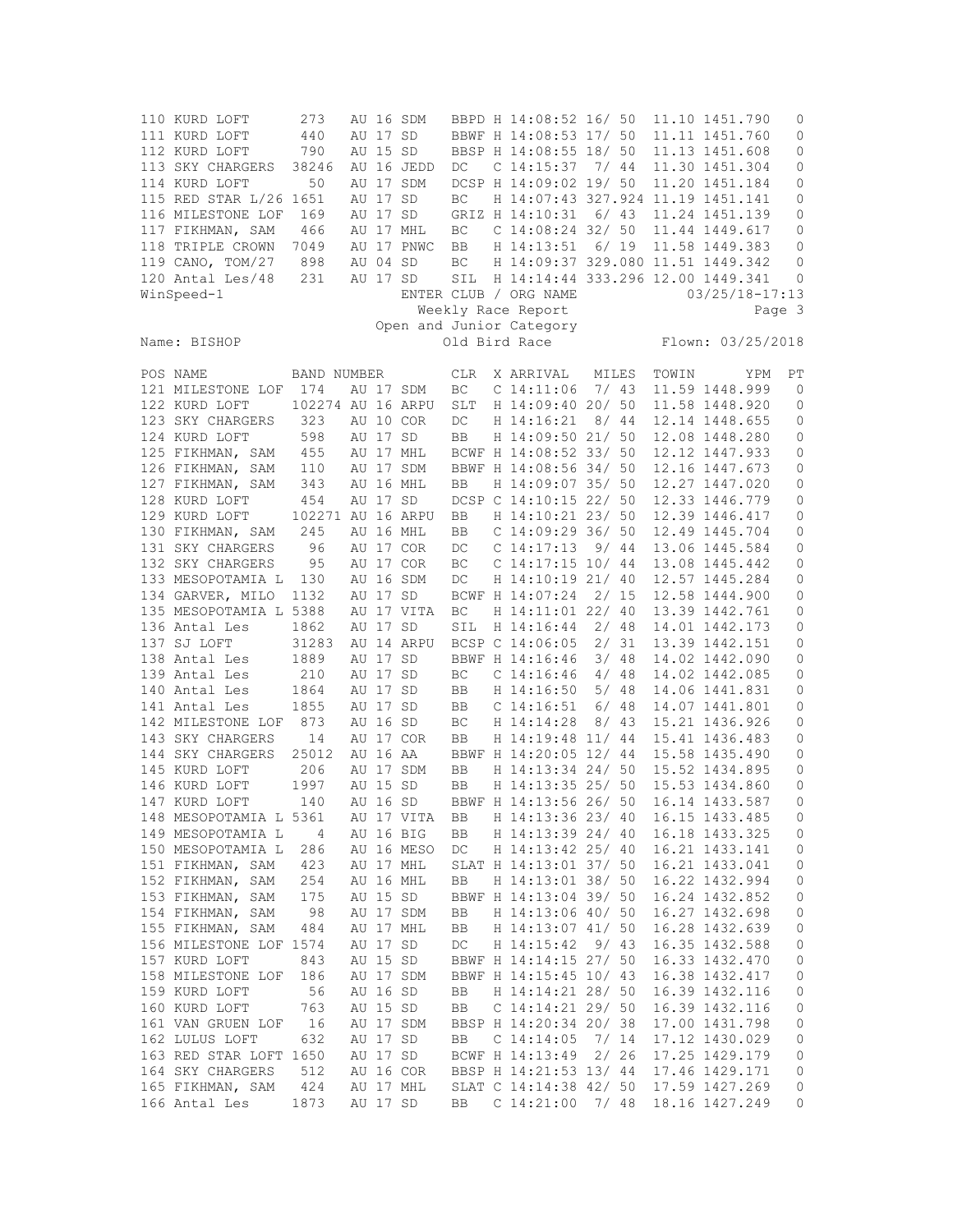| 167 FIKHMAN, SAM        | 128          |             | AU 15 SD |            | GRZ        | H 14:14:39 43/ 50                      |      |       |       | 18.00 1427.210     | 0            |
|-------------------------|--------------|-------------|----------|------------|------------|----------------------------------------|------|-------|-------|--------------------|--------------|
| 168 Antal Les           | 1875         |             | AU 17 SD |            | BB         | H 14:21:02                             |      | 8/48  |       | 18.18 1427.127     | $\mathbf{0}$ |
| 169 MILESTONE LOF 30900 |              |             |          | AU 15 JEDD | DC         | H 14:17:16 11/ 43                      |      |       |       | 18.09 1427.083     | 0            |
| 170 Antal Les           | 240          |             | AU 17 SD |            | BB         | C <sub>14:21:03</sub>                  |      | 9/48  |       | 18.19 1427.075     | 0            |
| 171 Antal Les           | 1739         |             | AU 16 SD |            | BB         | H 14:21:04 10/ 48                      |      |       |       | 18.20 1426.988     | 0            |
| 172 MILESTONE LOF 37967 |              |             |          | AU 16 JEDD |            | BCWF H 14:17:18 12/ 43                 |      |       |       | 18.11 1426.943     | 0            |
| 173 MILESTONE LOF       | 184          |             | AU 17 SD |            | BC         | C 14:17:19 13/ 43                      |      |       |       | 18.12 1426.914     | 0            |
| 174 Antal Les           | 1887         |             | AU 17 SD |            | BB         | $C$ 14:21:07 11/48                     |      |       |       | 18.23 1426.849     | 0            |
| 175 MILESTONE LOF 1575  |              |             | AU 17 SD |            | BC         | H 14:17:24 14/ 43                      |      |       |       | 18.17 1426.604     | 0            |
| 176 MILESTONE LOF 1370  |              |             | AU 16 SD |            | BB         | $C$ 14:17:31 15/43                     |      |       |       | 18.24 1426.172     | $\mathbb O$  |
| 177 KURD LOFT           | 125          |             | AU 16 SD |            | DC         | $C$ 14:16:05 30/ 50                    |      |       |       | 18.23 1425.997     | 0            |
| 178 PNA LOFT/1          | 1081         |             |          | AU 17 IRPC | BB         | H 14:16:34 329.387                     |      |       |       | 18.27 1425.849     | 0            |
|                         |              |             |          |            |            |                                        |      |       |       |                    |              |
| 179 KURD LOFT           | 438          |             | AU 17 SD |            | $DC$       | $C$ 14:16:09 31/50                     |      |       |       | 18.27 1425.792     | 0            |
| 180 KURD LOFT           | 202          |             |          | AU 17 SDM  |            | BCWF C 14:16:20 32/ 50                 |      |       |       | 18.38 1425.120     | 0            |
| 181 Antal Les           | 1396         |             | AU 16 SD |            | BB         | H 14:21:37 12/ 48                      |      |       |       | 18.53 1425.105     | 0            |
| 182 CANO, TOM           | 389          |             |          | AU 17 JEDD | DC         | H 14:16:28                             |      | 2/27  |       | 18.43 1424.870     | 0            |
| WinSpeed-1              |              |             |          |            |            | ENTER CLUB / ORG NAME                  |      |       |       | $03/25/18 - 17:13$ |              |
|                         |              |             |          |            |            | Weekly Race Report                     |      |       |       |                    | Page 4       |
|                         |              |             |          |            |            | Open and Junior Category               |      |       |       |                    |              |
| Name: BISHOP            |              |             |          |            |            | Old Bird Race                          |      |       |       | Flown: 03/25/2018  |              |
|                         |              |             |          |            |            |                                        |      |       |       |                    |              |
| POS NAME                |              | BAND NUMBER |          |            | <b>CLR</b> | X ARRIVAL                              |      | MILES | TOWIN | YPM                | PT           |
| 183 LULUS LOFT          | 660          |             | AU 17 SD |            | <b>BC</b>  | $C$ 14:15:38                           |      | 8/14  |       | 18.46 1424.541     | $\mathbf{0}$ |
| 184 LULUS LOFT          | 658          | AU 17 SD    |          |            | BC         | $C$ 14:15:48                           |      | 9/14  |       | 18.55 1423.997     | 0            |
| 185 VAN GRUEN LOF 1805  |              |             | AU 17 VG |            |            | BBPD H 14:22:50 21/ 38                 |      |       |       | 19.15 1423.948     | 0            |
| 186 CANO, TOM           | 783          | AU 17 SD    |          |            | BB         | H 14:16:47                             |      | 3/27  |       | 19.02 1423.755     | 0            |
| 187 CANO, TOM           | 883          | AU 04 SD    |          |            |            | H 14:16:48                             |      | 4/27  |       | 19.03 1423.696     | 0            |
|                         |              |             |          |            | BB         |                                        |      |       |       |                    |              |
| 188 KURD LOFT           | 188          |             | AU 16 SD |            | BB         | H 14:16:51 33/ 50                      |      |       |       | 19.09 1423.316     | 0            |
| 189 RED STAR LOFT 1511  |              |             | AU 16 SD |            | BC         | $C$ 14:15:32                           |      | 3/26  |       | 19.08 1423.159     | 0            |
| 190 RED STAR LOFT 1637  |              |             | AU 17 SD |            |            | BBWF H 14:15:35                        |      | 4/26  |       | 19.11 1422.984     | $\mathbb O$  |
| 191 SKY CHARGERS        | 47           |             |          | AU 17 COR  |            | SLSP C 14:23:44 14/ 44                 |      |       |       | 19.37 1422.832     | 0            |
| 192 Antal Les           | 230          |             | AU 17 SD |            | BB         | H 14:22:25 13/ 48                      |      |       |       | 19.42 1422.306     | 0            |
| 193 Antal Les           | 218          |             | AU 17 SD |            | BB         | C $14:22:28$ $14/48$                   |      |       |       | 19.44 1422.168     | 0            |
| 194 DOMINGO JOE/7       | 86           |             |          | AU 17 COR  |            | DCWF H 14:00:49 315.681 18.51 1421.581 |      |       |       |                    | 0            |
| 195 RED STAR LOFT 1608  |              |             | AU 17 SD |            | BB         | H 14:16:18                             |      | 5/26  |       | 19.54 1420.474     | 0            |
| 196 VAN GRUEN LOF       | 552          |             | AU 14 SD |            |            | GRIZ H 14:24:01 22/ 38                 |      |       |       | 20.26 1419.884     | 0            |
| 197 CANO, TOM           | 766          |             | AU 17 SD |            | GRZ        | $C$ 14:18:14                           |      | 5/27  |       | 20.28 1418.715     | 0            |
| 198 RED STAR LOFT 1609  |              |             | AU 17 SD |            | ВC         | H 14:16:48                             |      | 6/26  |       | 20.24 1418.699     | 0            |
| 199 SJ LOFT             | 189          |             |          | AU 17 COR  | ВC         | H 14:12:46                             |      | 3/31  |       | 20.20 1418.233     | 0            |
| 200 CANO, TOM           | 713          |             | AU 17 SD |            | DC         | H 14:18:23                             |      | 6/27  |       | 20.38 1418.177     | 0            |
| 201 SJ LOFT             | $\mathbf{1}$ |             |          | AU 16 COR  | BB         | H 14:12:56                             |      | 4/31  |       | 20.30 1417.623     | 0            |
| 202 GARVER, MILO 1117   |              | AU 17 SD    |          |            | BB         | $C$ 14:15:05                           |      | 3/15  |       | 20.40 1417.443     | 0            |
| 203 GARVER, MILO        | 1111         |             | AU 17 SD |            | BB.        | $C$ 14:15:07                           |      | 4/15  |       | 20.42 1417.326     | 0            |
| 204 KURD LOFT           |              |             |          |            |            | $C$ 14:18:39 34/ 50                    |      |       |       | 20.57 1417.053     | $\mathbf 0$  |
|                         | 214          |             |          | AU 17 SDM  | DC         |                                        |      |       |       |                    |              |
| 205 Antal Les           | 1874         |             | AU 17 SD |            | BB         | C $14:24:43$ 15/48                     |      |       |       | 21.59 1414.441     | 0            |
| 206 Antal Les           | 201          |             | AU 17 SD |            |            | BCSP H 14:24:46 16/ 48                 |      |       |       | 22.02 1414.293     | 0            |
| 207 Antal Les           | 1860         |             |          | AU 17 SD   | BB         | H 14:24:49 17/ 48                      |      |       |       | 22.05 1414.105     | 0            |
| 208 MILESTONE LOF       | 167          |             |          | AU 17 SDM  | BB         | H 14:21:02 16/ 43                      |      |       |       | 21.55 1413.994     | 0            |
| 209 MILESTONE LOF       | 105          |             | AU 17 SD |            | DC         | H 14:21:07 17/ 43                      |      |       |       | 22.00 1413.690     | 0            |
| 210 MESOPOTAMIA L 5399  |              |             |          | AU 17 VITA | DC         | H 14:19:23 26/ 40                      |      |       |       | 22.02 1413.235     | $\mathbb O$  |
| 211 TRIPLE CROWN        | 2960         |             |          | AU 17 COM  | BB         | H 14:24:16                             | 7/19 |       |       | 22.23 1412.894     | $\circ$      |
| 212 FIKHMAN, SAM        | 240          |             |          | AU 16 MHL  |            | BBWF H 14:18:46 44/ 50                 |      |       |       | 22.06 1412.861     | 0            |
| 213 FIKHMAN, SAM        | 442          |             |          | AU 17 MHL  | ВC         | $C$ 14:18:49 45/ 50                    |      |       |       | 22.09 1412.694     | $\circ$      |
| 214 VAN GRUEN LOF       | 738          |             | AU 16 VG |            |            | GRIZ C 14:26:16 23/ 38                 |      |       |       | 22.41 1412.221     | $\circ$      |
| 215 VAN GRUEN LOF       | 199          |             |          | AU 17 SDM  | BB         | $C$ 14:26:18 24/38                     |      |       |       | 22.44 1412.086     | 0            |
| 216 TRIPLE CROWN        | 45           |             |          | AU 17 SDM  |            | BBWF H 14:24:36                        |      | 8/19  |       | 22.43 1411.763     | 0            |
| 217 MILESTONE LOF 1572  |              |             | AU 17 SD |            | BB         | $C$ 14:21:44 18/43                     |      |       |       | 22.37 1411.579     | $\mathbb O$  |
|                         |              |             |          |            |            | H 14:23:42 331.589 22.59 1410.649      |      |       |       |                    |              |
| 218 DOVE LANDIN/7 1218  |              |             | AU 16 SD |            | BB         |                                        |      |       |       |                    | $\circ$      |
| 219 FIKHMAN, SAM        | 265          |             |          | AU 16 MHL  | ВC         | H 14:19:30 46/ 50                      |      |       |       | 22.50 1410.314     | 0            |
| 220 TRIPLE CROWN        | 40           |             |          | AU 17 SDM  |            | BBSP H 14:25:19 9/ 19                  |      |       |       | 23.26 1409.361     | $\mathbb O$  |
| 221 TRIPLE CROWN        | 9048         |             |          | AU 17 BON  | BB         | H 14:25:22 10/ 19                      |      |       |       | 23.29 1409.197     | 0            |
| 222 LULUS LOFT          | 266          |             |          | AU 17 SDM  | ВC         | H 14:20:30 10/ 14                      |      |       |       | 23.37 1407.670     | 0            |
| 223 KURD LOFT           | 593          |             | AU 17 SD |            | BB         | H 14:21:30 35/ 50                      |      |       |       | 23.48 1407.262     | 0            |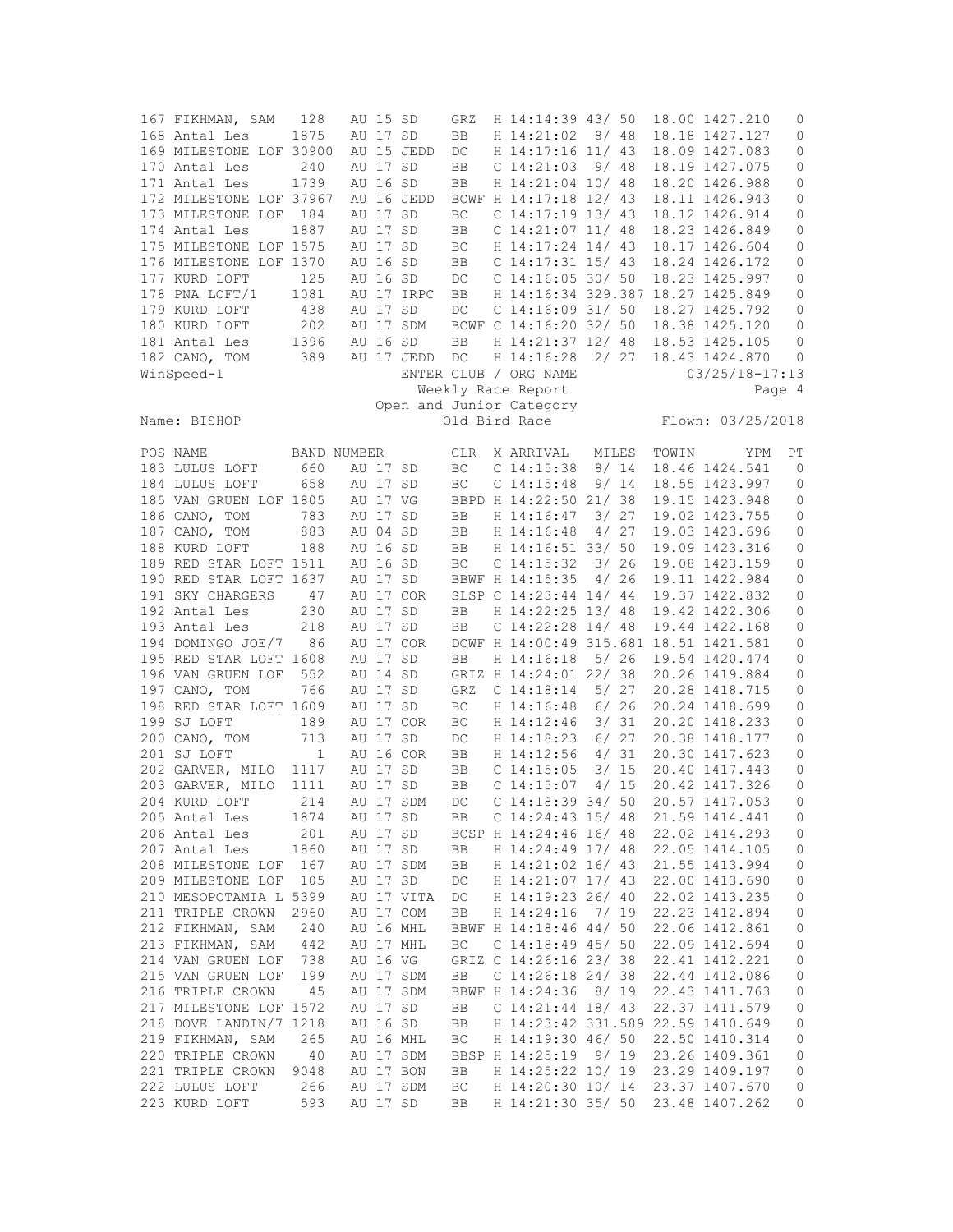| 224 Antal Les                      | 204        | AU 17 SD             |            | RC                  | C $14:26:53$ 18/48                              |       |       |       | 24.09 1407.101                   | 0              |
|------------------------------------|------------|----------------------|------------|---------------------|-------------------------------------------------|-------|-------|-------|----------------------------------|----------------|
| 225 KURD LOFT                      | 502        | AU 17 SD             |            |                     | BBWF H 14:21:34 36/ 50                          |       |       |       | 23.52 1407.034                   | 0              |
| 226 TRIPLE CROWN                   | 177        |                      | AU 17 OCF  | DC                  | H 14:26:13 11/ 19                               |       |       |       | 24.20 1406.297                   | 0              |
| 227 MESOPOTAMIA L                  | 243        |                      | AU 17 SDM  | BB                  | H 14:21:55 27/ 40                               |       |       |       | 24.34 1404.549                   | 0              |
| 228 Antal Les                      | 1882       | AU 17                | SD         | ВC                  | H 14:27:43 19/ 48                               |       |       |       | 24.59 1404.288                   | 0              |
| 229 Antal Les                      | 1866       | AU 17 SD             |            | BB                  | H 14:27:44 20/ 48                               |       |       |       | 25.01 1404.198                   | 0              |
| 230 Antal Les                      | 1872       | AU 17 SD             |            |                     | BBWF C 14:27:46 21/ 48                          |       |       |       | 25.02 1404.114                   | $\circ$        |
|                                    |            |                      |            |                     |                                                 |       |       |       |                                  |                |
| 231 FIKHMAN, SAM                   | 320        |                      | AU 16 MHL  |                     | BBWF C 14:21:24 47/ 50                          |       |       |       | 24.44 1403.806                   | 0              |
| 232 KURD LOFT                      | 201        |                      | AU 17 SDM  | BB                  | C 14:22:35 37/ 50                               |       |       |       | 24.53 1403.538                   | 0              |
| 233 KURD LOFT                      | 211        |                      | AU 17 SDM  | BB                  | H 14:22:38 38/ 50                               |       |       |       | 24.56 1403.368                   | $\mathbb O$    |
| 234 MILESTONE LOF                  | 137        | AU 17 SD             |            | BB                  | H 14:24:15 19/ 43                               |       |       |       | 25.08 1403.015                   | 0              |
| 235 CANO, TOM                      | - 90       |                      | AU 16 BORG | GRZ                 | C <sub>14:22:48</sub>                           | 7/ 27 |       |       | 25.03 1403.004                   | 0              |
| 236 CANO, TOM                      | 712        | AU 17 SD             |            | BB                  | H 14:23:02                                      |       | 8/27  |       | 25.16 1402.228                   | 0              |
| 237 CANO, TOM                      | 733        | AU 17 SD             |            | BB                  | H 14:23:03                                      |       | 9/27  |       | 25.17 1402.177                   | 0              |
| 238 SJ LOFT                        | 143        |                      | AU 17 COR  |                     | BCWF H 14:17:26                                 |       | 5/31  |       | 25.00 1401.972                   | 0              |
| 239 SJ LOFT                        | 114        |                      | AU 17 COR  | SIL                 | C 14:17:28                                      |       | 6/31  |       | 25.02 1401.880                   | 0              |
| 240 SJ LOFT                        | 113        |                      | AU 17 COR  | SIL                 | $C$ 14:17:36                                    |       | 7/31  |       | 25.10 1401.421                   | $\mathbb O$    |
|                                    |            |                      |            |                     |                                                 |       |       |       |                                  |                |
| 241 SJ LOFT                        | 28         |                      | AU 16 COR  | <b>BB</b>           | $C$ 14:17:56                                    | 8/    | 31    |       | 25.30 1400.253                   | 0              |
| 242 SJ LOFT                        | 138        |                      | AU 17 COR  | BB                  | H 14:17:58                                      |       | 9/31  |       | 25.32 1400.162                   | 0              |
| 243 LULUS LOFT                     | 286        |                      | AU 17 SDM  | BB                  | $C$ 14:22:48 11/ 14                             |       |       |       | 25.55 1399.838                   | 0              |
| 244 MILESTONE LOF 1367             |            | AU 16 SD             |            | BB                  | H 14:25:14 20/ 43                               |       |       |       | 26.07 1399.704                   | 0              |
| WinSpeed-1                         |            |                      |            |                     | ENTER CLUB / ORG NAME                           |       |       |       | $03/25/18 - 17:13$               |                |
|                                    |            |                      |            |                     | Weekly Race Report                              |       |       |       |                                  | Page 5         |
|                                    |            |                      |            |                     | Open and Junior Category                        |       |       |       |                                  |                |
| Name: BISHOP                       |            |                      |            |                     | Old Bird Race                                   |       |       |       | Flown: 03/25/2018                |                |
|                                    |            |                      |            |                     |                                                 |       |       |       |                                  |                |
| POS NAME                           |            | BAND NUMBER          |            | <b>CLR</b>          | X ARRIVAL                                       |       | MILES | TOWIN | YPM                              | PT             |
| 245 GARVER, MILO                   | 966        | AU 15 SD             |            |                     | DCWF C 14:20:17                                 |       | 5/15  |       | 25.51 1399.519                   | $\overline{0}$ |
| 246 MILESTONE LOF                  | 172        |                      | AU 17 SDM  | DC                  | H 14:25:17 21/ 43                               |       |       |       | 26.10 1399.507                   | 0              |
| 247 CANO, TOM                      | 878        | AU 04 SD             |            | BC                  | H 14:23:53 10/ 27                               |       |       |       | 26.07 1399.377                   | 0              |
| 248 KURD LOFT                      | 731        | AU 15 SD             |            | BB                  | H 14:23:50 39/ 50                               |       |       |       | 26.08 1399.299                   | 0              |
|                                    |            |                      |            |                     |                                                 |       |       |       |                                  |                |
|                                    |            |                      |            |                     |                                                 |       |       |       |                                  |                |
| 249 KURD LOFT                      | 36         | AU 16 SD             |            | DC                  | $C$ 14:24:04 40/ 50                             |       |       |       | 26.22 1398.539                   | 0              |
| 250 GARVER, MILO                   | 1141       | AU 17 SD             |            |                     | DCSP H 14:20:36                                 |       | 6/15  |       | 26.10 1398.445                   | 0              |
| 251 Antal Les                      | 1877       | AU 17 SD             |            | BB                  | H 14:29:38 22/ 48                               |       |       |       | 26.54 1397.880                   | $\circ$        |
| 252 GARVER, MILO                   | 765        | AU 11 SD             |            | ВC                  | $C$ 14:20:47                                    | 7/ 15 |       |       | 26.21 1397.816                   | $\circ$        |
| 253 Antal Les                      | 1885       | AU 17 SD             |            | BB                  | $C$ 14:29:39 23/ 48                             |       |       |       | 26.55 1397.807                   | 0              |
| 254 MILESTONE LOF                  | 271        | AU 16 SD             |            | BB                  | H 14:25:53 22/ 43                               |       |       |       | 26.46 1397.488                   | 0              |
| 255 MILESTONE LOF                  | 429        | AU 15 SD             |            | BB                  | H 14:25:55 23/ 43                               |       |       |       | 26.48 1397.410                   | 0              |
| 256 SKY CHARGERS                   | 5          |                      | AU 17 COR  | DC                  | $C$ 14:31:18 15/44                              |       |       |       | 27.11 1397.277                   | 0              |
|                                    | 1142       | AU 17 SD             |            | ВC                  | $C$ 14:21:02                                    |       |       |       |                                  |                |
| 257 GARVER, MILO                   |            |                      |            |                     |                                                 | 8/15  |       |       | 26.36 1396.960                   | $\mathbb O$    |
| 258 MILESTONE LOF                  | 193        | AU 17 SD             |            | $\operatorname{BC}$ | $C$ 14:26:37 24/ 43                             |       |       |       | 27.29 1395.068                   | 0              |
| 259 MILESTONE LOF                  | 350        | AU 17 SD             |            | GRZ                 | H 14:26:39 25/ 43                               |       |       |       | 27.31 1394.956                   | 0              |
| 260 RED STAR LOFT 1612             |            | AU 17 SD             |            | <b>BLK</b>          | $C$ 14:24:40                                    | 7/ 26 |       |       | 28.16 1391.830                   | 0              |
| 261 RED STAR LOFT 1611             |            | AU 17 SD             |            | <b>BC</b>           | H 14:24:46                                      |       | 8/26  |       | 28.22 1391.494                   | $\mathbf{0}$   |
| 262 RED STAR LOFT 1605             |            | AU 17 SD             |            | ВC                  | C <sub>14</sub> :24:49                          |       | 9/26  |       | 28.25 1391.327                   | 0              |
| 263 RED STAR LOFT 1627             |            | AU 17 SD             |            | ВC                  | $C$ 14:24:58 10/ 26                             |       |       |       | 28.34 1390.824                   | 0              |
| 264 KURD LOFT                      | 496        | AU 17 SD             |            |                     | BBSP H 14:26:32 41/ 50                          |       |       |       | 28.50 1390.235                   | 0              |
| 265 KURD LOFT                      | 217        |                      | AU 17 SDM  | DC                  | C $14:26:33$ 42/ 50                             |       |       |       | 28.51 1390.202                   | 0              |
| 266 ANTONIO, G/10 735              |            | AU 16 SD             |            | BB                  | C 14:20:20 324.081 28.27 1390.035               |       |       |       |                                  | 0              |
|                                    |            |                      |            |                     |                                                 |       |       |       |                                  |                |
| 267 SKY CHARGERS                   | -444       |                      | AU 15 COR  | ВC                  | C $14:34:05$ 16/44                              |       |       |       | 29.58 1388.096                   | $\mathbb O$    |
| 268 Antal Les                      | 1869       | AU 17 SD             |            | ВC                  | C $14:32:42$ 24/48                              |       |       |       | 29.58 1387.749                   | $\mathbb O$    |
| 269 Antal Les                      | 202        | AU 17 SD             |            | RC                  | H 14:32:42 25/ 48                               |       |       |       | 29.58 1387.744                   | $\circ$        |
| 270 SJ LOFT                        | 257        |                      | AU 17 SDM  | BB                  | H 14:21:55 10/ 31                               |       |       |       | 29.29 1386.741                   | 0              |
| 271 MESOPOTAMIA L 40713            |            | AU 17 AA             |            | BB                  | H 14:27:55 28/ 40                               |       |       |       | 30.34 1384.407                   | $\mathbb O$    |
| 272 MILESTONE LOF 25752            |            |                      | AU 15 JEDD | ВC                  | C $14:30:10$ 26/43                              |       |       |       | 31.03 1383.254                   | $\mathbb O$    |
| 273 SJ LOFT                        | 115        |                      | AU 17 COR  | BB                  | H 14:22:57 11/ 31                               |       |       |       | 30.31 1383.221                   | 0              |
| 274 SJ LOFT                        | 145        |                      | AU 17 COR  | ВC                  | H 14:22:59 12/ 31                               |       |       |       | 30.33 1383.109                   | 0              |
| 275 SJ LOFT                        | 37         |                      | AU 17 COR  | BB                  | H 14:23:00 13/31                                |       |       |       | 30.34 1383.081                   | $\circ$        |
| 276 SKY CHARGERS                   | 94         |                      | AU 17 COR  | SIL                 | H 14:36:00 17/ 44                               |       |       |       | 31.53 1381.813                   | 0              |
| 277 DOVE LANDING                   | 969        | AU 13 SD             |            | BB                  | H 14:32:38 2/ 7                                 |       |       |       | 31.55 1380.838                   | 0              |
|                                    |            |                      |            |                     |                                                 |       |       |       |                                  |                |
| 278 Antal Les                      | 228        | AU 17 SD             |            |                     | BCWF C 14:35:15 26/ 48                          |       |       |       | 32.31 1379.422                   | 0              |
| 279 Antal Les<br>280 ANTONIO, GERA | 241<br>714 | AU 17 SD<br>AU 16 SD |            |                     | BCSP H 14:35:16 27/ 48<br>BBWF C 14:23:43 2/ 10 |       |       |       | 32.32 1379.363<br>31.51 1378.640 | 0<br>0         |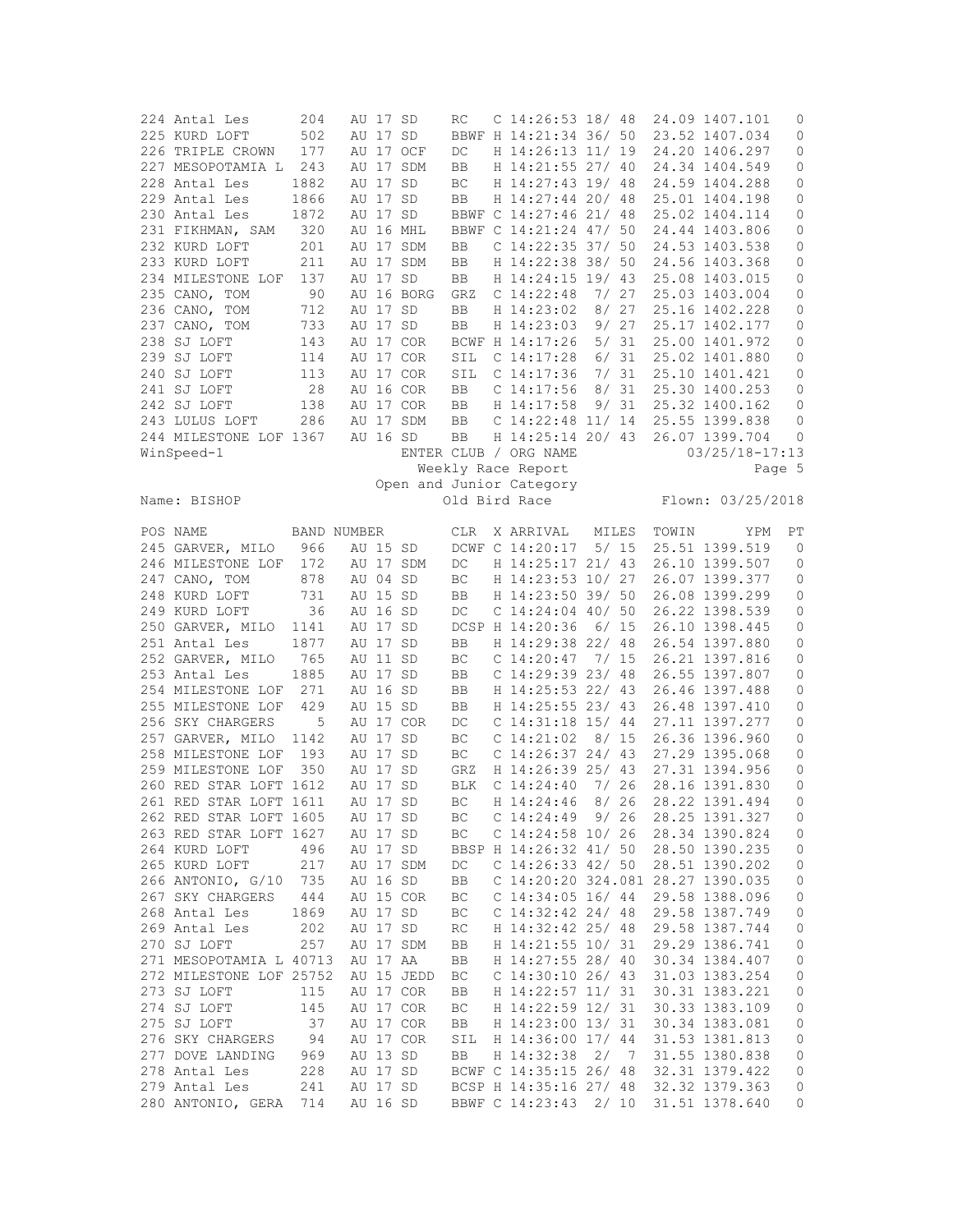| 281 GARVER, MILO           | 1131        | AU 17 SD |                         | DC         | C <sub>14:26:43</sub>                    |       | 9/15           |       | 32.17 1377.914                   | 0           |
|----------------------------|-------------|----------|-------------------------|------------|------------------------------------------|-------|----------------|-------|----------------------------------|-------------|
| 282 SJ LOFT                | 123         |          | AU 17 COR               | BC         | H 14:24:44 14/ 31                        |       |                |       | 32.18 1377.306                   | 0           |
| 283 Antal Les              | 221         | AU 17 SD |                         | BB         | $C$ 14:35:59 28/ 48                      |       |                |       | 33.16 1377.004                   | $\mathbb O$ |
| 284 Antal Les              | 1867        | AU 17 SD |                         |            | BCWF H 14:36:02 29/ 48                   |       |                |       | 33.18 1376.875                   | 0           |
| 285 TRIPLE CROWN           | 1021        |          | IF 17 LCC               | BC         | H 14:35:08 12/ 19                        |       |                |       | 33.15 1376.829                   | 0           |
| 286 RED STAR LOFT          | 39          |          | AU 17 SDM               | BB         | H 14:29:25 11/ 26                        |       |                |       | 33.01 1376.067                   | 0           |
|                            |             |          |                         |            |                                          |       |                |       |                                  |             |
| 287 RED STAR LOFT 1503     |             | AU 16 SD |                         | BC         | $C$ 14:29:31 12/ 26                      |       |                |       | 33.07 1375.739                   | $\mathbb O$ |
| 288 DOMINGO JOEL           | 68          |          | AU 17 COR               | BC         | H 14:14:09                               | 2/    | $\overline{7}$ |       | 32.10 1374.717                   | 0           |
| 289 CANO, TOM              | 1277        | AU 15 SD |                         | BB         | $C$ 14:31:35 11/ 27                      |       |                |       | 33.49 1373.818                   | 0           |
| 290 KURD LOFT              | 215         |          | AU 17 SDM               | DC         | $C$ 14:31:47 43/ 50                      |       |                |       | 34.05 1372.931                   | 0           |
| 291 TRIPLE CROWN           | 1728        |          | AU 17 EMAN              | BB         | H 14:36:26 13/ 19                        |       |                |       | 34.33 1372.616                   | 0           |
| 292 SKY CHARGERS           | 19          |          | AU 17 COR               |            | BBSP C 14:38:56 18/ 44                   |       |                |       | 34.49 1372.363                   | 0           |
| 293 CANO, TOM              | 743         | AU 17 SD |                         | BB         | C $14:32:23$ $12/27$                     |       |                |       | 34.38 1371.173                   | 0           |
| 294 GARVER, MILO           | 1119        | AU 17 SD |                         | BC         | H 14:29:07 10/ 15                        |       |                |       | 34.41 1370.024                   | $\mathbb O$ |
| 295 KURD LOFT              | 207         |          | AU 17 SDM               | BB         | C 14:33:08 44/ 50                        |       |                |       | 35.26 1368.551                   | 0           |
|                            |             |          |                         |            |                                          |       |                |       |                                  |             |
| 296 MESOPOTAMIA L 5343     |             |          | AU 17 VITA              | ВC         | H 14:33:04 29/ 40                        |       |                |       | 35.42 1367.565                   | 0           |
| 297 Antal Les              | 1880        | AU 17 SD |                         | BB         | H 14:39:33 30/ 48                        |       |                |       | 36.50 1365.571                   | $\mathbb O$ |
| 298 SKY CHARGERS           | 196         |          | AU 17 COR               | ВC         | H 14:41:05 19/ 44                        |       |                |       | 36.58 1365.567                   | 0           |
| 299 RED STAR LOFT          | 38          |          | AU 17 SDM               | BC         | H 14:32:51 13/ 26                        |       |                |       | 36.27 1364.846                   | 0           |
| 300 Antal Les              | 773         |          | AU 12 COR               | BC         | H 14:40:52 31/ 48                        |       |                |       | 38.08 1361.409                   | 0           |
| 301 Antal Les              | 248         | AU 17 SD |                         | BC         | C $14:40:53$ 32/ 48                      |       |                |       | 38.09 1361.361                   | 0           |
| 302 Antal Les              | 1884        | AU 17 SD |                         | SIL        | C $14:40:53$ 33/ 48                      |       |                |       | 38.09 1361.361                   | 0           |
| 303 KURD LOFT              | 158         | AU 16 SD |                         |            | BBSP H 14:36:12 45/ 50                   |       |                |       | 38.29 1358.736                   | $\mathbb O$ |
|                            |             |          |                         |            |                                          |       |                |       |                                  |             |
| 304 Antal Les              | 1870        | AU 17 SD |                         | BB         | $C$ 14:41:50 34/48                       |       |                |       | 39.06 1358.372                   | 0           |
| 305 VAN GRUEN LOF 5053     |             | AU 15 HP |                         | PEN        | H 14:43:18 25/ 38                        |       |                |       | 39.44 1356.686                   | 0           |
| 306 KURD LOFT              | 203         |          | AU 17 SDM               |            | BBSP H 14:37:26 46/ 50                   |       |                |       | 39.44 1354.789                   | 0           |
| WinSpeed-1                 |             |          |                         |            | ENTER CLUB / ORG NAME                    |       |                |       | $03/25/18 - 17:13$               |             |
|                            |             |          |                         |            | Weekly Race Report                       |       |                |       |                                  | Page 6      |
|                            |             |          |                         |            | Open and Junior Category                 |       |                |       |                                  |             |
| Name: BISHOP               |             |          |                         |            | Old Bird Race                            |       |                |       | Flown: 03/25/2018                |             |
|                            |             |          |                         |            |                                          |       |                |       |                                  |             |
|                            |             |          |                         |            |                                          |       |                |       |                                  |             |
| POS NAME                   | BAND NUMBER |          |                         | <b>CLR</b> | X ARRIVAL                                | MILES |                | TOWIN | YPM                              | PT          |
|                            | 144         |          |                         | BB         |                                          |       | 3/7            |       |                                  | $\mathbf 0$ |
| 307 DOMINGO JOEL           |             |          | AU 17 SDM               |            | H 14:20:54                               |       |                |       | 38.55 1352.140                   |             |
| 308 MILESTONE LOF 1531     |             | AU 17 SD |                         |            | BLAC H 14:40:26 27/ 43                   |       |                |       | 41.19 1350.283                   | 0           |
| 309 SJ LOFT                | 259         |          | AU 17 SDM               | BC         | H 14:34:04 15/ 31                        |       |                |       | 41.38 1346.983                   | 0           |
| 310 ANTONIO, GERA          | 273         | AU 15 SD |                         | BB         | $C$ 14:33:55                             | 3/10  |                |       | 42.02 1345.500                   | 0           |
| 311 VAN GRUEN LOF 1203     |             | AU 15 SD |                         | WHT        | H 14:47:12 26/ 38                        |       |                |       | 43.38 1344.559                   | $\mathbb O$ |
| 312 MESOPOTAMIA L 5397     |             |          | AU 17 VITA              | DC         | H 14:40:55 30/ 40                        |       |                |       | 43.34 1342.637                   | 0           |
| 313 MESOPOTAMIA L 40681    |             | AU 17 AA |                         | BC         | H 14:40:56 31/ 40                        |       |                |       | 43.34 1342.606                   | 0           |
| 314 SKY CHARGERS           | 9           |          | AU 17 COR               |            | BCSP C 14:48:35 20/ 44                   |       |                |       | 44.28 1342.184                   | 0           |
| 315 RED STAR LOFT 1642     |             | AU 17 SD |                         | WΤ         | H 14:40:17 14/ 26                        |       |                |       | 43.53 1341.268                   | 0           |
|                            | 1413        | AU 12 SD |                         |            |                                          | 3/    | $\overline{7}$ |       |                                  | 0           |
| 316 DOVE LANDING           |             |          |                         | CHK        | H 14:45:23                               |       |                |       | 44.40 1340.407                   |             |
| 317 TRIPLE CROWN           | 169         |          | AU 17 JHS               | BB         | H 14:46:49 14/ 19                        |       |                |       | 44.56 1339.968                   | 0           |
| 318 MESOPOTAMIA L          | 239         |          | AU 17 SDM               | BC         | H 14:42:04 32/ 40                        |       |                |       | 44.43 1339.063                   | $\mathbf 0$ |
| 319 MILESTONE LOF 25740    |             |          | AU 15 JEDD              | ВC         | H 14:44:05 28/ 43                        |       |                |       | 44.57 1338.934                   | 0           |
| 320 Antal Les              | 208         | AU 17 SD |                         | SIL        | H 14:49:41 35/ 48                        |       |                |       | 46.57 1334.110                   | 0           |
| 321 GARVER, MILO 1107      |             | AU 17 SD |                         | ВC         | H 14:40:40 11/ 15                        |       |                |       | 46.14 1333.262                   | 0           |
| 322 RED STAR LOFT 1554     |             | AU 16 SD |                         | BB         | H 14:43:10 15/ 26                        |       |                |       | 46.46 1332.346                   | 0           |
| 323 VAN GRUEN LOF 1778     |             | AU 17 VG |                         | BB         | C $14:51:58$ 27/ 38                      |       |                |       | 48.24 1330.079                   | 0           |
|                            |             |          | AU 17 SDM               |            |                                          |       |                |       | 47.50 1329.579                   |             |
| 324 KURD LOFT              | 47          |          |                         |            | BBWF H 14:45:32 47/ 50                   |       |                |       |                                  | $\mathbb O$ |
| 325 TRIPLE CROWN           | 12082       | AU 17 AA |                         | ВC         | H 14:55:02 15/ 19                        |       |                |       | 53.09 1315.238                   | $\mathbf 0$ |
| 326 SKY CHARGERS           | 18          |          | AU 17 COR               | BB         | $C$ 14:58:00 21/44                       |       |                |       | 53.53 1313.958                   | 0           |
| 327 SJ LOFT                | 36          |          | AU 17 COR               | BB         | H 14:44:57 16/ 31                        |       |                |       | 52.31 1313.294                   | 0           |
| 328 MILESTONE LOF 1530     |             | AU 17 SD |                         | DC         | H 14:53:24 29/ 43                        |       |                |       | 54.17 1310.772                   | $\mathbf 0$ |
| 329 Antal Les              | 1385        | AU 16 SD |                         | BC         | $C$ 14:57:55 36/48                       |       |                |       | 55.11 1309.607                   | 0           |
| 330 RED STAR LOFT 1525     |             | AU 16 SD |                         |            | BCWF C 14:51:47 16/ 26                   |       |                |       | 55.23 1306.385                   | 0           |
| 331 DOVE LANDING           | 937         | AU 13 SD |                         |            | BBCH H 14:56:57                          | 4/    | $\overline{7}$ |       | 56.14 1305.699                   | $\mathbb O$ |
| 332 VAN GRUEN LOF 1789     |             | AU 17 VG |                         | BB         | H 15:02:06 28/ 38                        |       |                |       | 58.32 1300.268                   | $\mathbf 0$ |
| 333 KURD LOFT              | 205         |          |                         | DC         | $C$ 14:55:41 48/ 50                      |       |                |       |                                  | 0           |
|                            |             |          | AU 17 SDM               |            |                                          |       |                |       | 57.58 1299.340                   |             |
| 334 TRIPLE CROWN           | 17148       |          | AU 17 APC               | BB         | H 15:00:41 16/ 19                        |       |                |       | 58.48 1298.750                   | $\mathbf 0$ |
| 335 Antal Les              | 226         | AU 17 SD |                         | BB         | $C$ 15:03:19 37/ 48                      |       |                |       | 01:00 1293.988                   | 0           |
| 336 SJ LOFT<br>337 SJ LOFT | 15<br>2714  |          | AU 16 COR<br>AU 15 ARPU | ВC<br>BB   | $C$ 14:52:01 17/ 31<br>H 14:52:09 18/ 31 |       |                |       | 59.35 1292.289<br>59.43 1291.874 | 0<br>0      |